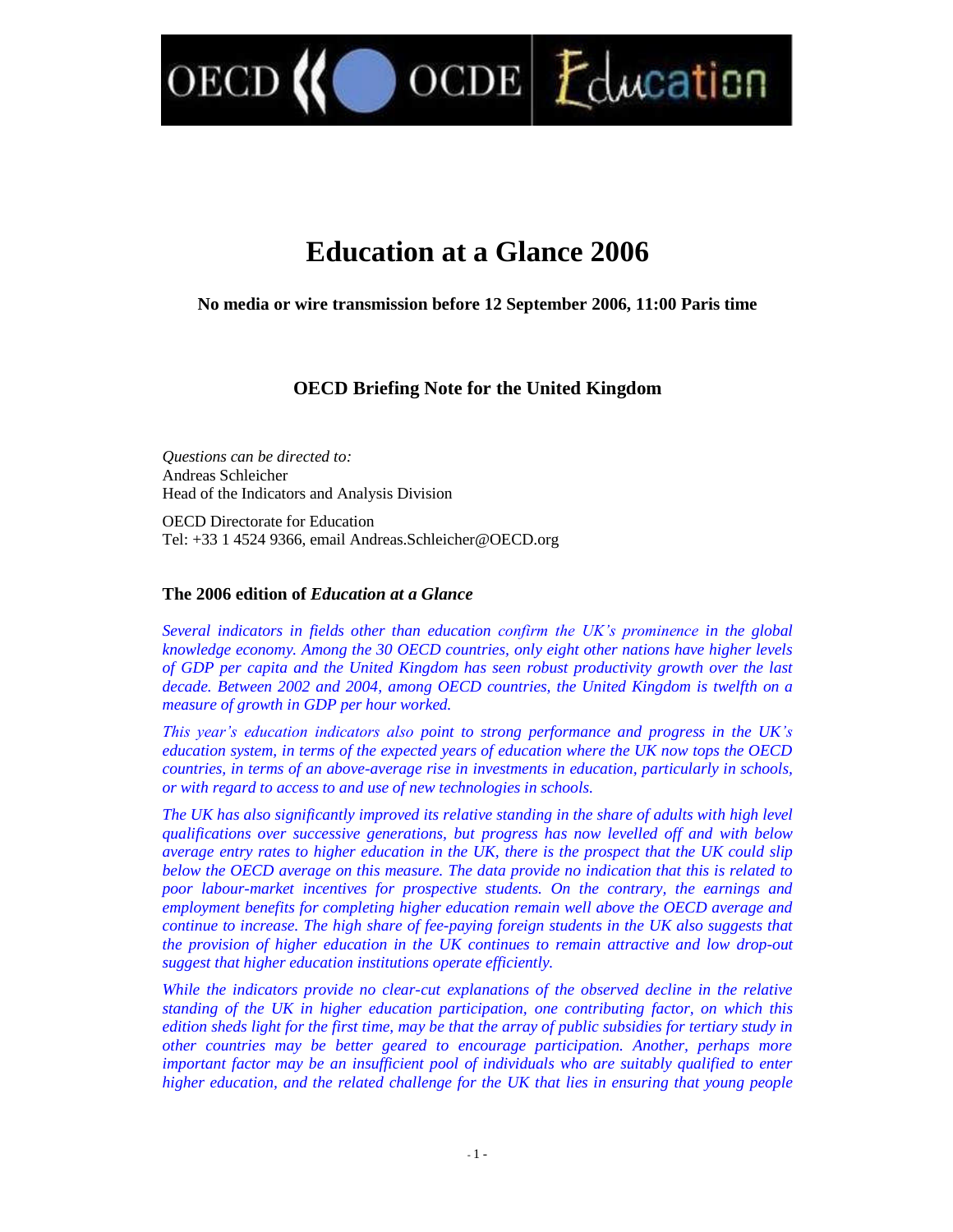

*Education at a Glance 2006* No wire transmission or other media use until 12 September 2006, 11:00 Paris time

*leave school with strong baseline qualifications. Education participation rates of 18 and 19 year olds remain comparatively low internationally and while upper secondary attainment in the UK has increased over the generations, many other countries have recorded faster progress. In other words, while a relatively large proportion of young people not holding strong baseline qualifications has been manageable for the UK in the past, when the demand for advanced qualifications was not so great, the limited progress at the upper secondary level may now become a serious bottleneck for further educational progress at the higher levels.*

## **Participation in education –high level qualifications**

*In most countries, educational participation has continued to rise, and most young people can now expect to undertake some tertiary education during their lives.*

- In most OECD countries, a child at the age of five can now expect to undertake between 16 and 21 years of education during his or her lifetime either full or part-time, if present patterns of participation continue. Together with Australia, the United Kingdom shows, at 20.7 years, **the highest educational expectancy among OECD countries** (Table C1.1).
- In every country, educational expectancy measured in these terms has risen since 1995 but, at 21%, few countries have seen such a rapid increase as the United Kingdom (OECD average increase 13%) (Table C1.1).
- Much of the increase in OECD countries has occurred at the tertiary level of education, where the expected years increased by 53% on average since 1995, whereas at primary and secondary levels, expectancy increased by a mere 7% on average across OECD countries (Table C1.1). The trend was different in the UK where educational expectancy rose by 20% at the primary and secondary levels and 25% at the tertiary level.

#### *A high rate of tertiary qualifications is now surpassed by a many other countries...*

- The United Kingdom has seen an impressive growth in tertiary qualifications over past generations and, with 39% of the typical age cohort completing a full length first higher education course ("Type A" in the international classification), the United Kingdom performs above the OECD average (35%) in 2004 (Table A3.1). Projections suggest that past educational output in the United Kingdom will contribute to a further expansion of the "market share" of 35-to-64-year-old graduates from the United Kingdom in the OECD area from 4.8% in 2004 to 5.0% in 2014 (Table A1.4).
- However, many countries have now caught up: In 2000 the United Kingdom had the second highest graduation rates for tertiary-type A programmes (reported in *Education at a Glance* 2002). However, in 2004, the United Kingdom's first-degree graduation rate was exceeded by eight countries: Australia, Denmark, Finland, Iceland, the Netherlands, New Zealand, Norway and Poland (Table A3.1).

#### *…while tertiary enrolment is growing more slowly than the OECD average.*

 Rates of current participation suggest that more countries are likely to catch up and surpass United Kingdom graduation rates. The increase in tertiary enrolment between 1995 and 2003, which will influence future graduation rates, was, at 20%, considerably below the OECD average level of 38% (Table B1.5) and well below increases in Australia, the Czech Republic, Greece, Hungary, Ireland, Korea, Mexico, Poland, Portugal, the Slovak Republic and Sweden, that ranged from 33% to 169% during the same period.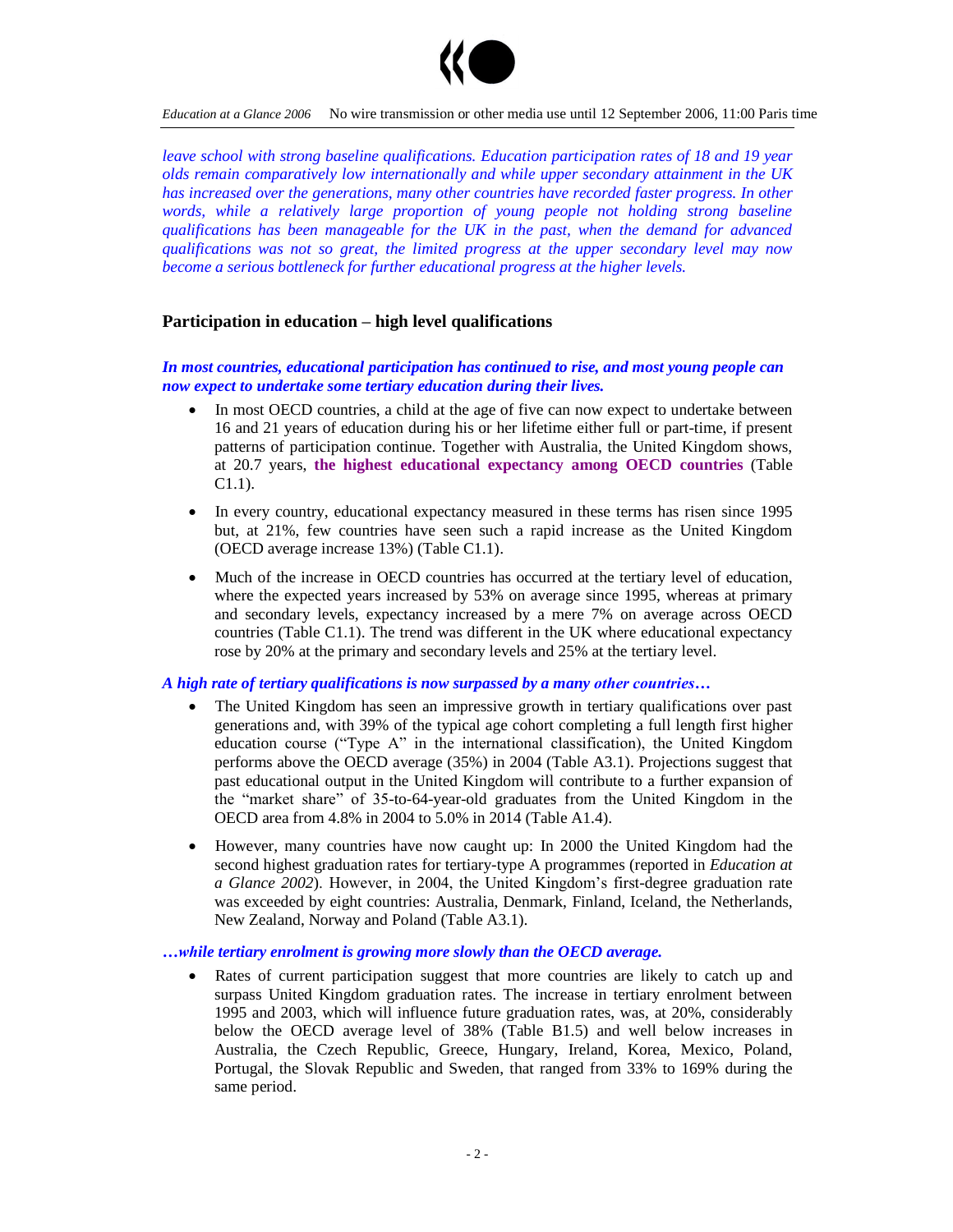

*Education at a Glance 2006* No wire transmission or other media use until 12 September 2006, 11:00 Paris time

## *53%oftoday'syoungpeopleinOECDcountrieswillenterauniversitylevelorequivalent programme during their lifetime.*

- An examination of today's entry rates in universities underlines this trend. While the proportion of the United Kingdom age cohort entering tertiary-type A programmes was  $48\%$  in 1998 – significantly above the OECD average of then  $40\%$  (Table C3.1, *Education at a Glance*  $2000$  – in 2004 it was 52%, while the percentage of today's young people in OECD countries who will enter full-length higher education courses or equivalent programmes during their lifetime has meanwhile risen to 53% (Table C2.1). In Australia, Finland, Hungary, Iceland, New Zealand, Norway, Poland, Sweden and the United States more than 60% of young people will enter tertiary-type A programmes.
- The United Kingdom has one of the highest entry rates for 'vocational' tertiary education ("Type B" in the international classification). Between 1998 and 2004, the United Kingdom improved from  $6<sup>th</sup>$  to  $5<sup>th</sup>$  rank among the 15 countries reporting data for both years as its net entry rate increased slightly from 27% to 28% (Table C3.1, *Education at a Glance 2000;* Table C2.1, *Education at a Glance 2006*). Note that due to the way in which these data are calculated, it is not appropriate to add type A and type B data together in order to derive an overall rate for tertiary education.

## *…althoughmost who enter universities complete their courses successfully.*

 In comparing these figures, it needs to be taken into account that a much higher proportion (78%) of those who enter university in the United Kingdom complete their degree successfully than is the case at the OECD average level (70%). In fact, this "survival rate" is higher in only four other countries: Greece, Ireland, Japan and Korea (Table A3.2), providing evidence for the efficiency of the United Kingdom university system.

## *For the United Kingdom, higher education has a greater pay-off than in most other countries.*

- The labour-market and financial incentives for attaining tertiary qualifications continue to remain high for both men and women, despite the rapid growth in qualifications. This can be seen when contrasting the advantages of tertiary education for individuals in terms of higher average earnings, lower risks of unemployment and the public subsidies they receive during their studies, with the costs that individuals incur when studying, such as tuition fees, lost earnings during studies and higher tax rates later in life. In all countries with comparable data, the private rate of return for those who acquire tertiary degrees immediately following school is higher than real interest rates, and often significantly so. In all eleven countries for which data are available  $-$  with the exceptions of Denmark, New Zealand and Sweden  $-$  the private rate of return for both males and females is at least 9.8% (Table A9.6).
- In general, 25-to-64-year-old people with tertiary qualifications command significantly higher salaries than those with only secondary education. In the United Kingdom, earnings for tertiary graduates are 58% higher on average than those for people with only secondary education, a differential that is higher in only five other countries: the Czech Republic (82%), Hungary (117%), Poland (63%), Switzerland (64%) and the United States (72%) (Table A9.1a). Tertiary graduates also have a much greater chance of finding jobs (Table A8.1a).

## *Rising levels of tertiary attainment seem nottohaveledtoan"inflation"ofthelabour-market value of qualifications.*

 Rising tertiary education levels among citizens seem generally not to have led to an "inflation" of the labour-market value of qualifications. Among the countries in which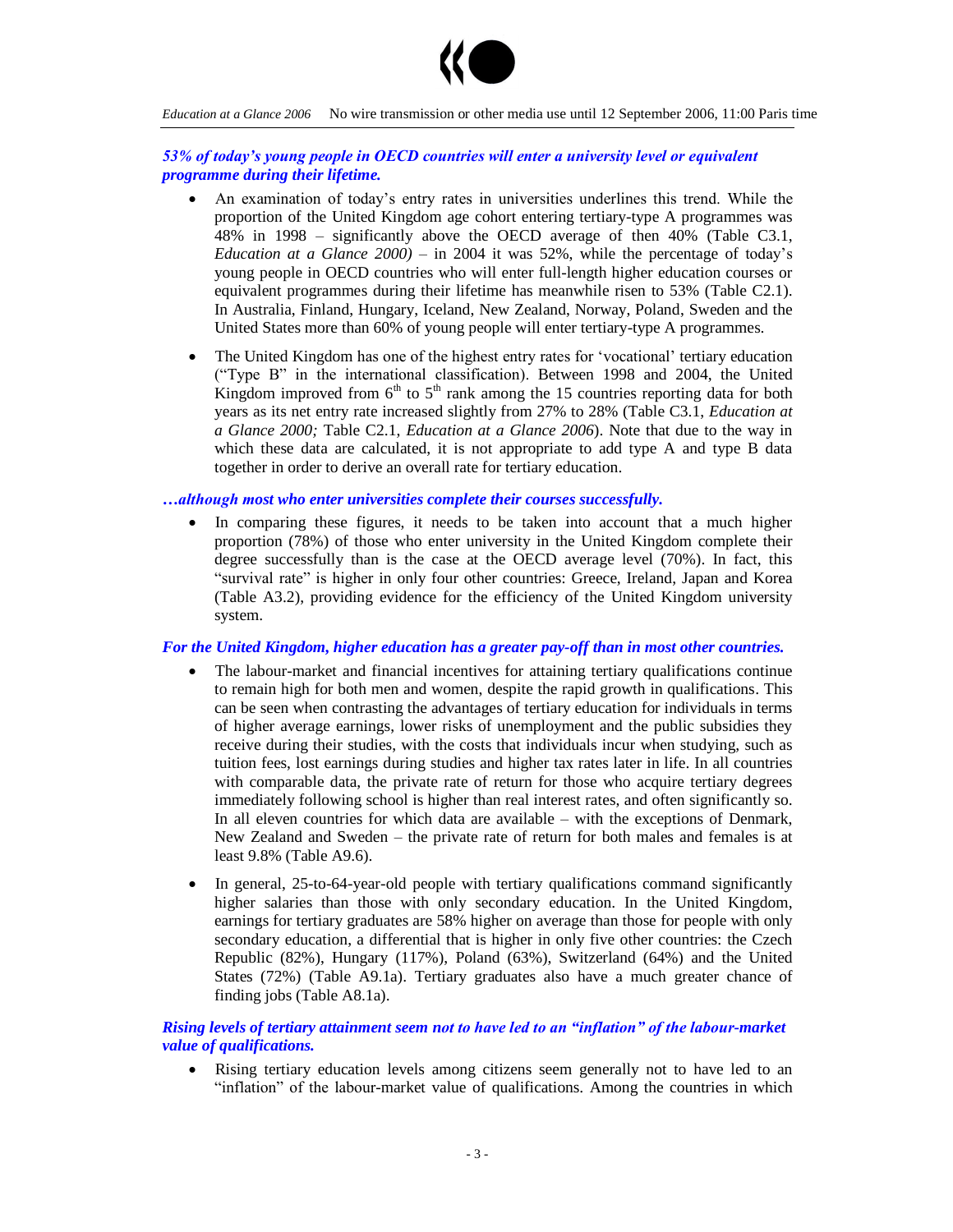

the tertiary attainment grew by 5 percentage points or more between 35-to-44-year-olds and 25-to-34-year-olds, Spain is the only country in which the rapid expansion in tertiary attainment was associated with a significant decline in the wage premium that tertiary attainment attracts during the period 1997 to 2004 (Tables A1.3a and A9.2a). In the United Kingdom the earnings advantage of tertiary graduates in the 25-to-64-year-old population, relative to upper secondary graduates, was 53% in 1997, but had risen to 58% by 2004 (Table A9.2a). Over the same period, the only countries with faster growing relative earnings returns on tertiary degrees were Germany (20 percentage points), Hungary (38 percentage points) and Switzerland (9 percentage points). Similar results can be observed when comparing trends in unemployment among tertiary graduates with the expansion of tertiary education (Table A8.4a).

# *The internationalisation of tertiary education is proceeding rapidly, and the United Kingdom remains a prominent destination for international students…*

 The United Kingdom remains an attractive destination for international students with 11% of foreign students worldwide enrolled in the country. This is less than in the United States (22%) but the United Kingdom stands ahead of Germany (10%), France (9%), Australia (6%) and Canada (5%) (Chart C3.2 and Web-based Table C3.8).

# *... the United Kingdom managed to maintain its relative standing over time better than the United States...*

 Compared to 2000, the United Kingdom saw its share on the international education market decline by about 1 percentage point and the share of the United States fell from 25% to 22% over the same period. The largest increases in market shares took place in Australia, France, Japan and New Zealand (Chart C3.3 and Web-based Table C3.8).

# $\dots$  *despite charging the highest level of tuition fees to its international students from outside the EU and EEA.*

- The high standing of the United Kingdom as a destination for international students is remarkable given its policy to charge full tuition to non-EU/EEA international students. The level of fees charged to international students can be up to 18 000 USD per year in PPP terms, a very high level compared to other OECD countries for which data are available. By contrast, in other English-speaking countries, the tuition fees charged to international students, at least on average, are much lower than in the United Kingdom: USD 12 000 in the United States , USD 11 000 in Australia and USD 8 000 in Canada (Box C3.3 and Table B5.1).
- Campuses in the United Kingdom are the second-most internationalised among OECD countries, with 13.4% of international students in total enrolments at tertiary level. In this respect, the United Kingdom is second only to Australia (16.6%) and significantly above the OECD average (6.5%) (Table C3.1).
- The extent of internationalisation is even more pronounced in advanced research programmes, where international students represent 38.6% of enrolments in the United Kingdom, second to Switzerland (42.5%) and more than twice the level observed in the OECD on average (16.1%) (Chart C3.1 and Table C3.1).
- The highly internationalised nature of tertiary education in the United Kingdom also translates into the composition of the tertiary graduate output. In tertiary-type A second degrees and advanced research programmes, more than a third of the graduate output can be attributed to international graduates (33.3% for tertiary-type A second degrees and 36.8% for advanced research programmes). This massive contribution of international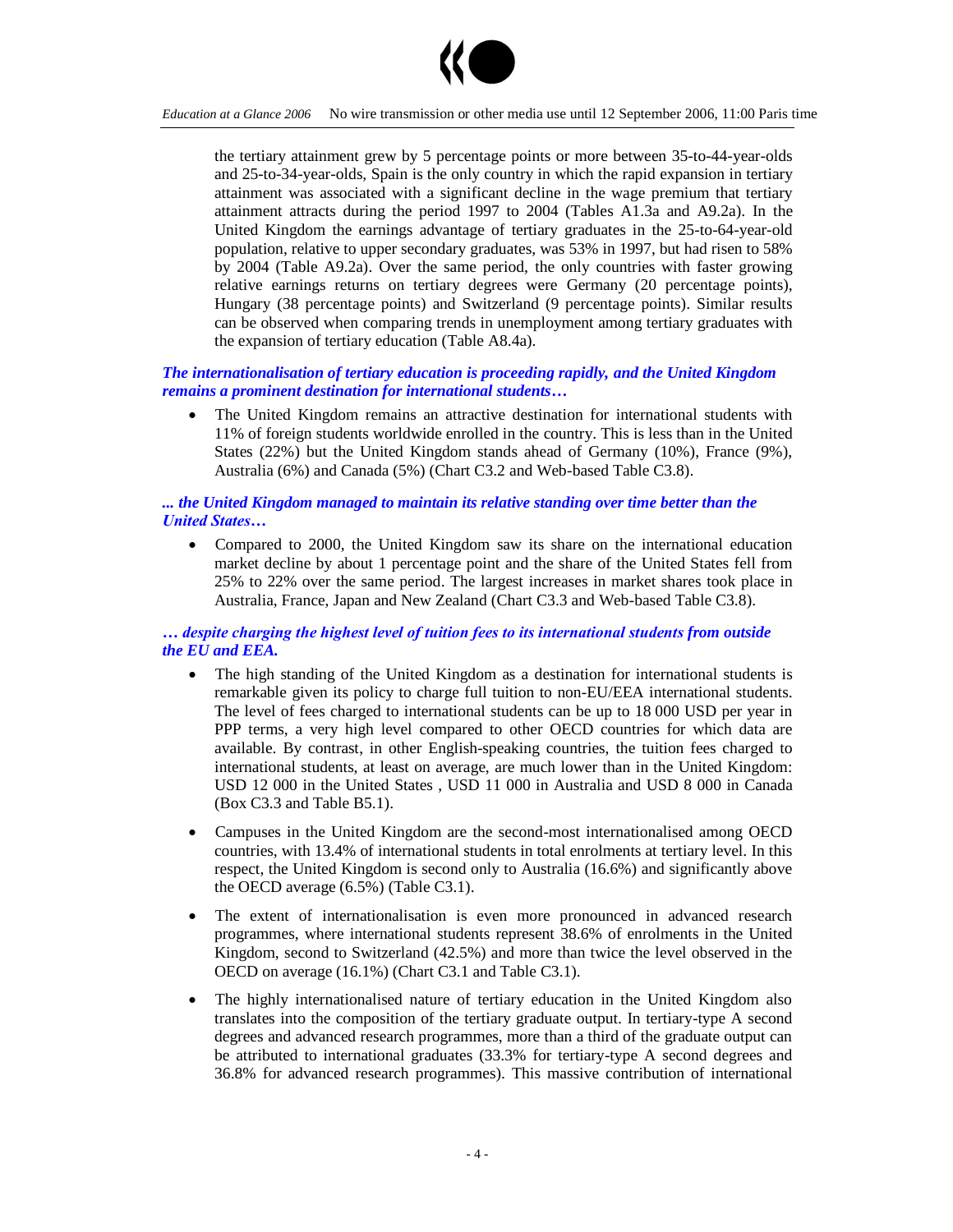

students to the tertiary graduate output needs to be borne in mind when interpreting human capital formation in the United Kingdom as well as tertiary participation rates (Chart C3.5 and Table C3.7).

 It is noteworthy that international students in the United Kingdom enrol in significant numbers in science and engineering programmes (14.7% and 15.2% of the total respectively). Large numbers of international students also enrol in social sciences, business and law (39.8%) (Chart C3.4 and Table C3.5). This latter pattern may result from the fact that a number of countries in Asia and Africa have legal systems based on the British model.

# *About one third of the UK intake of international students originates from neighbouring European countries, but nearly half come from Asia –a growing share compared to last year.*

- Differentiated tuition fees apply in the United Kingdom only to students originating from outside the EU and EEA, that is, the 30% of international students in the United Kingdom who originate from the 19 EU countries that belong to the OECD, pay similar fees as UK students. Among them, large numbers of students originate from Greece  $(7.6\% \text{ of the total intake})$ , Ireland  $(4.9\%)$ , Germany  $(4.0\%)$  and France  $(3.8\%).$
- Outside the EU-EEA area, the main countries of origin of international students in the United Kingdom are China (15.9%), India (4.9%) and the United States (4.5%). Compared to last year, the proportion of students originating from Asia has increased markedly – from 40.8% to 46.9% of the total intake – which underlines the attractiveness of the United Kingdom's tertiary education to full-fee paying students in Asia (Table C3.2 and *Education at a Glance 2005*).

## **Participation in education –baseline qualifications**

# *In the United Kingdom a significant share of individuals does not complete upper secondary education…*

 The proportion of individuals in the population who have successfully completed upper secondary education (see notes on definition at the end) has been rising in almost all OECD countries, and rapidly in some. In more than half of all OECD countries the proportion of 25-to-34-year-olds with upper secondary qualifications now exceeds 80%, and in Canada, the Czech Republic, Japan, Korea, Norway, the Slovak Republic and Sweden it exceeds 90% (Table A1.2a). Ranked by upper secondary educational attainment in the population, the United Kingdom occupies the  $13<sup>th</sup>$  position among 55to-64-year-olds in the 30 OECD countries (*i.e.* those who completed school some 40 years ago) but only the  $23<sup>rd</sup>$  position among 25-to-34-year-olds, who completed school a decade ago. By contrast, Korea ranks  $24<sup>th</sup>$  among 55-to-64-year-olds but  $1<sup>st</sup>$  among 25-to-34-year-olds (Table A1.2a). So, whilst upper secondary attainment rates have increased in the United Kingdom, the increase has been greater in many other countries. Note that the individuals (25-to-34-year-olds in 2004) in this analysis passed the age of sixteen in between 1985 and 1995.

## *…and face considerable and increasing penalties in the labour market, more so than the OECD average…*

 Employment rates among both university and upper secondary graduates in the United Kingdom are above the corresponding OECD averages. However, for those who have not completed the upper secondary level, employment rates are, at 60% for men and 47% for women, below the corresponding OECD averages of 72% and 49% (Table A8.1a).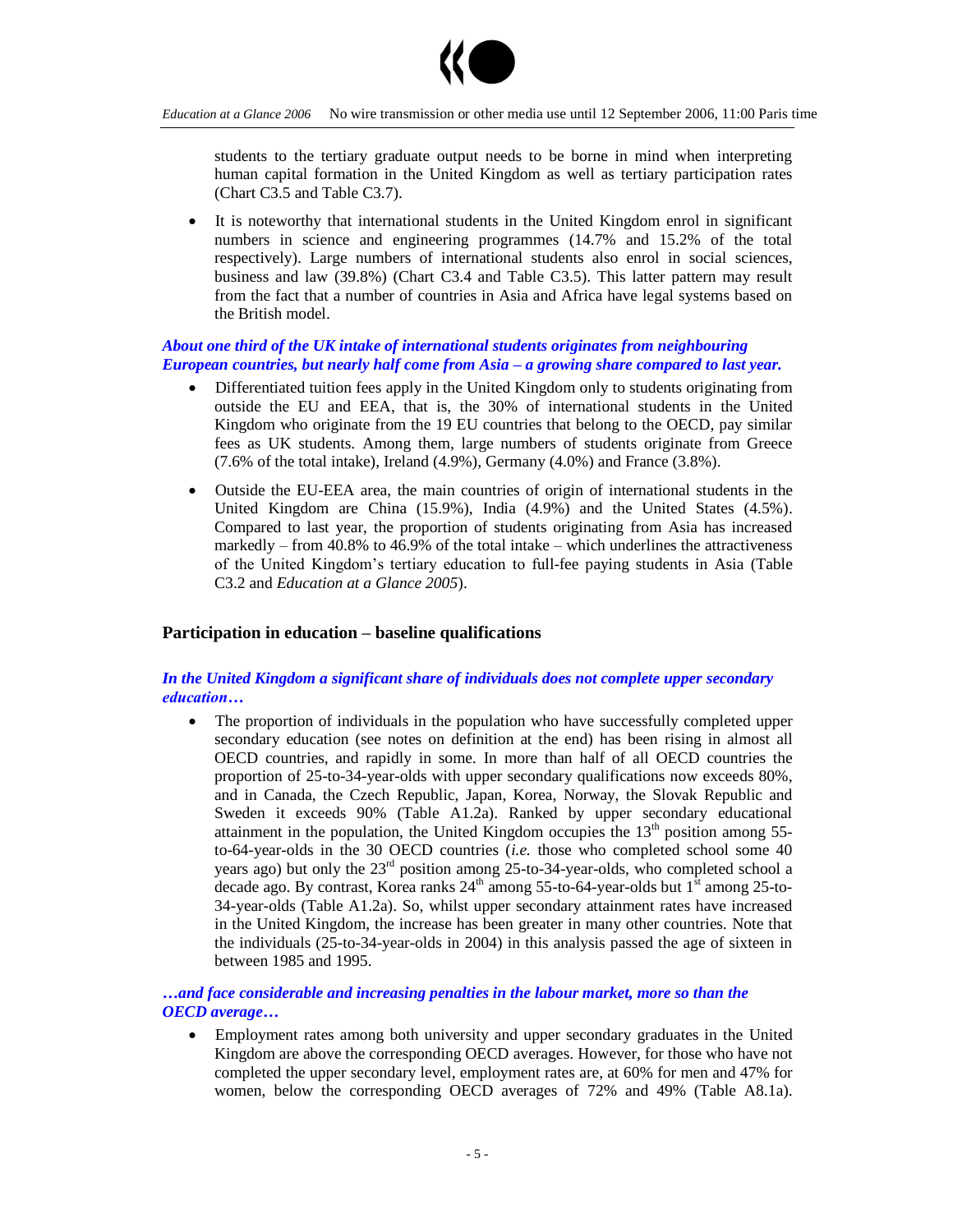

Differences in the employment probabilities accruing to different levels of educational attainment have grown over the last decade. For individuals with upper secondary education the employment rate remained stable between 1991 and 2004 at 79%, and for tertiary graduates it grew from 86% to 89%. In contrast, for individuals without upper secondary education, it decreased from 61% in 1995 to 53% in 2004 (Table A8.3a).

 The penalties from not completing upper secondary education are also visible in the distribution of earnings. While the share of 25-to-64-year-olds with low incomes (defined here as half of the country median or less) is in most countries significantly higher among those without upper secondary qualifications than among upper secondary graduates, this share for upper secondary graduates is the seventh highest in the United Kingdom, behind Canada, Denmark, Finland, Germany, Switzerland and the United States (Table A9.4a). Among 25-to-64-year-olds in the United Kingdom without upper secondary qualifications, 38% earn half or less than the national median (the OECD average is 26%), while only 1% (OECD average 2%) are in the group of top earners, whose average earnings exceed twice the country median (Table A9.4a).

# *…evenifsomeprogress has been made in raising school enrolment rates in the immediate post-compulsory school years, i.e. among 17-year-olds…*

 However, while the United Kingdom still has comparatively low levels of participation among 15-to-19 year-olds, recent years have seen some progress. In 1998, among OECD countries, only Mexico and Turkey had a lower proportion of their 15-to-19-year-old population enrolled in education than the United Kingdom. However, in 2004, at 79%, the United Kingdom had moved close to the OECD average level of enrolment among 15-to-19-year-olds of 80.5%, with seven countries reporting lower enrolment figures. Looking at the situation of 17-year-olds, in 1998 the United Kingdom, at 66%, was significantly below the OECD average level of 78% enrolment. By contrast, on the same variable, in 2004, the United Kingdom, at 81%, is only slightly below the OECD average of 82% enrolment among 17-year-olds. (Much of this improvement is, however, due to the inclusion in the statistics for the first time of young people taking part in Apprenticeship and Advanced Apprenticeship programmes, which now have a strong formal education component.) (*Education at a Glance 2000*, Tables C1.2 and C1.3 and *Education at a Glance 2006*, Tables C1.2 and C1.3).

## *…andsomecatchuplaterinlife…*

 While enrolment rates among 18 and 19 year olds in the United Kingdom are still well below OECD average levels, the rate of enrolment in the 20-to-29 age group, at 27.8%, is above the OECD average of 24.7% (Table C1.2). Among 30-to-39-year-olds, the United Kingdom shows the highest participation rate, at 15.6% (OECD average 5.6%) and the same holds for 40-year-olds and older, at 7.8% (OECD average 1.6%) (Table C1.2). As a result, the United Kingdom is first among OECD countries, along with Australia, in terms of lifelong participation, according to the "expected years in education" measure which makes a projection on the basis of today's enrolment rates at different stages of education (Table C1.1).

# **Participation in education –learning throughout life**

#### *Initial education alone can no longer satisfy the rising and changing demand for skills...*

 In many countries, non-formal continuing education and training now also plays a significant role in raising the stock of knowledge and skills. In Denmark, Finland,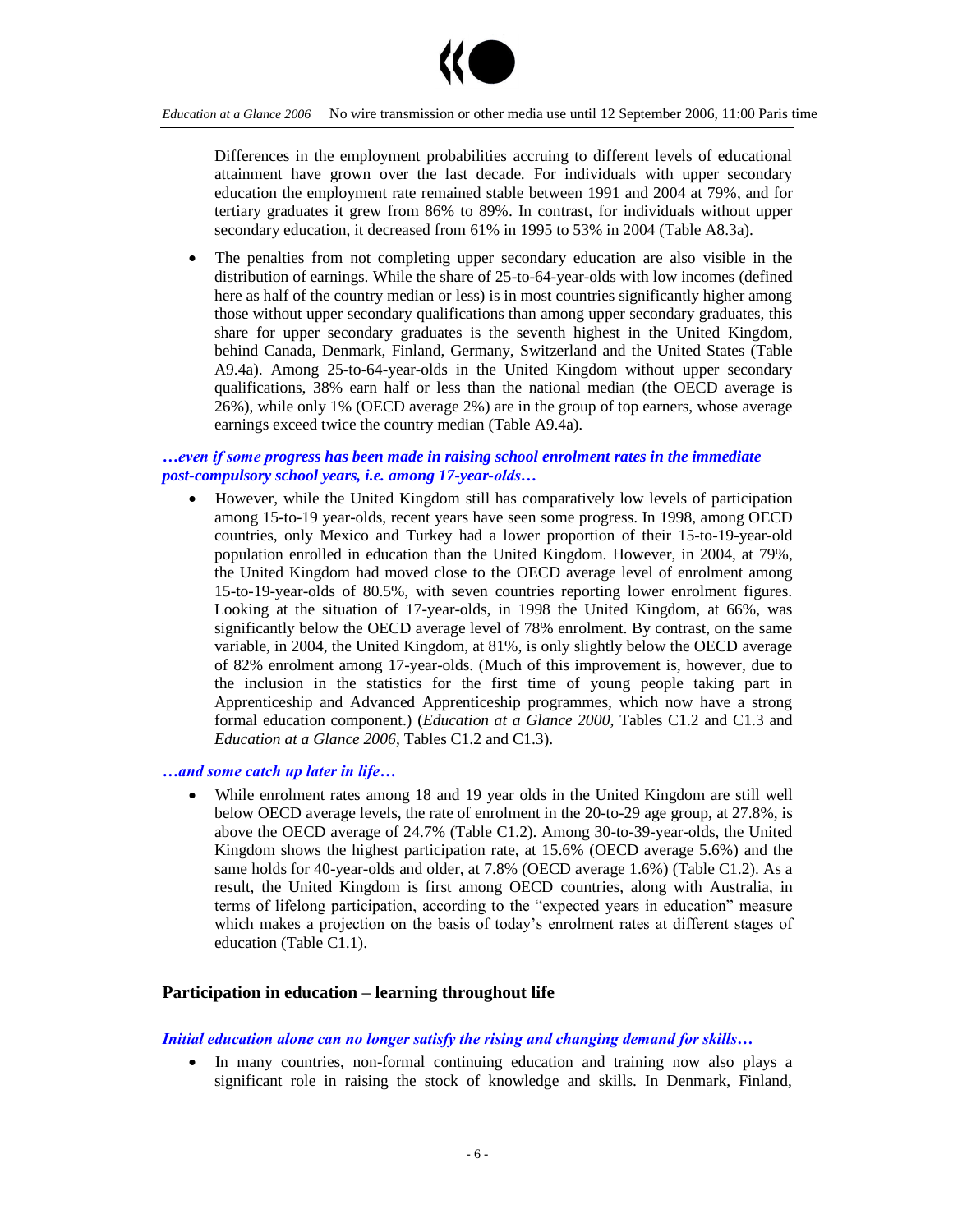

*Education at a Glance 2006* No wire transmission or other media use until 12 September 2006, 11:00 Paris time

Sweden and the United States, more than 35% of employees take part in non-formal jobrelated education and training each year. At 27%, the corresponding participation rate in the United Kingdom is also still well above the OECD average of 18%. At the other end of the scale, Greece, Hungary, Italy, the Netherlands, Poland, Portugal and Spain provide such training to fewer than 10% of employees (Table C5.1a).

 However, the intensity of participation in non-formal job-related education and training is comparatively low in the United Kingdom. In the United Kingdom, between the ages of 25 and 64, the total expected number of hours in non-formal job-related training per worker is 315, considerably below the OECD average of 389 hours (Table C5.1a). This indicates a lower overall volume of training provision than the participation rate alone would suggest.

*…and job-related education and training is still least common among those who need it most.*

- In OECD countries, on average, the participation rate in non-formal continuing education and training among employees who have not completed upper secondary education is less than half of the rate among those with upper secondary education and less than a quarter of the rate seen among those with tertiary education. In the United Kingdom these differences are significantly larger than in most OECD countries.
- For example, In the United Kingdom the intensity of participation is particularly low among persons without upper secondary qualifications (103 hours as compared with an OECD average of 210 hours), among older individuals (28 hours among 55-to-64-yearolds as compared with an OECD average of 39 hours) and among the unemployed (14 hours as compared with an OECD average of 38 hours) (Tables C5.1a, b and c). These findings are important because they show continuing inequalities in terms of access to lifelong learning in the United Kingdom, as in other countries. They also suggest that continuing education and training currently do not succeed in making up for skill gaps emerging from initial education but, in first, tend to reinforce disparities that result from initial education.

# **Gender differences**

## *Across OECD countries, significant progress has been achieved in reducing the gender gap in educational qualifications.*

 The balance of educational attainment between males and females in the adult population remains unequal in most OECD countries. However, significant progress has been achieved in recent decades in reducing the gender gap in formal educational qualifications. For the generation aged 45 to 54 years, the difference expressed in average duration of formal study favours females in only eight countries and for the generation around 60 years of age this difference favours females in only three countries. In contrast, the situation of the generation aged 25 to 34 years testifies to a complete inversion. For those around 30 years old, the average number of years of study completed is higher among females in 20 out of the 30 OECD countries, while in the remaining countries the differences between the genders are generally small (Table A1.5).

*In the United Kingdom tertiary education enhances earnings more for females than for males…*

 For the 25-to-64-year-olds, tertiary education enhances earnings relative to upper secondary education more for females than for males in Australia, Canada, Ireland, Korea, the Netherlands, Norway, Spain, Switzerland and the United Kingdom, while the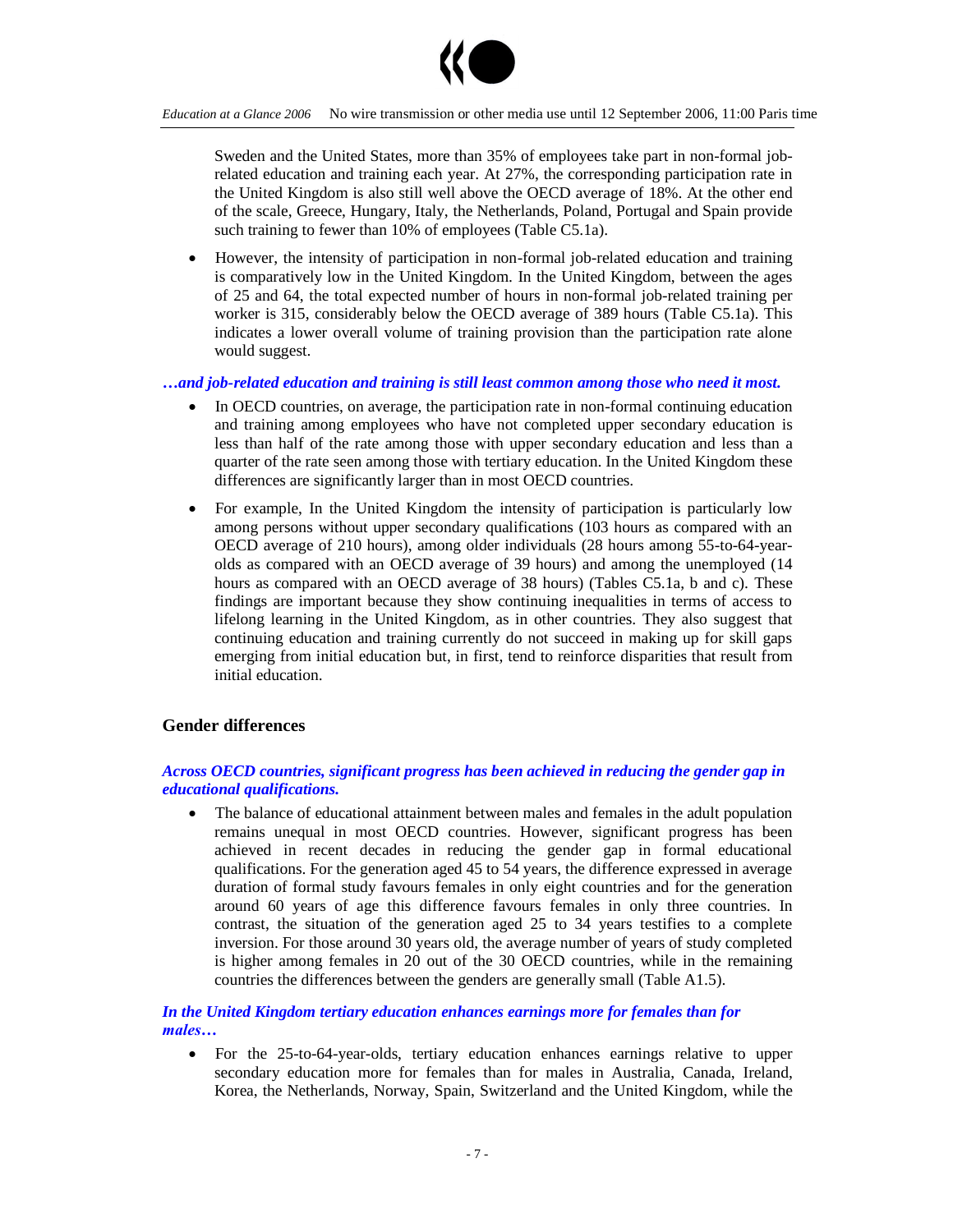

reverse is true in the remaining countries, with the exception of Belgium where, relative to upper secondary education, the earnings of males and females are equally enhanced by tertiary education (Table A9.1a).

## *…eveniffemalesstill earn considerably less than males with similar qualifications.*

 Nevertheless, although both males and females with upper secondary, post-secondary non-tertiary or tertiary attainment have substantial earnings advantages compared with those of the same gender who do not complete upper secondary education, earnings differentials between males and females with the same educational attainment remain substantial. When all levels of education are taken together (*i.e.* total earnings are divided by the total number of income earners, by gender) the earnings of females between the ages of 30 and 44 range from 51% of those of males in Korea and Switzerland, to 87% of those of males in Hungary; in the United Kingdom it is 57%. The gap in earnings between males and females may be explained by many factors, including differences in the amount of time that males and females spend in the labour force, and the high incidence of part-time work among females. To some extent it may also be due to different career and occupational choices (Table A9.1b).

## *Large gender differences in educational attainment remain between the fields of university studies.*

• An examination of today's graduate patterns shows that, overall, graduation rates no longer show significant differences between males and females in half of the OECD countries with available data. In fact, graduation rates for females exceed or equal those for males in all 22 OECD countries for which total upper secondary graduation rates can be compared between the genders (Table A2.1). However, significant variation still exists across fields of education at the tertiary level. While in the humanities, arts, education, health and welfare, more than two-thirds of university-level graduates are females, on average in OECD countries, less than one-third of mathematics and computer science, engineering, manufacturing and construction graduates are females (Web based Table A3.4). But there are major differences among countries. In Australia, Austria, Belgium, Canada, the Czech Republic, Denmark, France, Germany, Hungary, Iceland, Ireland, the Netherlands, New Zealand, Norway, Poland, the Slovak Republic, Spain, Switzerland, the United Kingdom and the United States, the proportion of females obtaining a first tertiary-type A qualification in mathematics and computer science is less than one third, while in Finland, Italy, Korea, Portugal and Turkey, it is between 40 and 44% (Web based Table A3.4).

## **Overall investment in education**

OECD countries are expanding the scope of their education systems, but at the same time trying to contain costs in the context of hard-pressed public budgets. Conflicting pressures have produced varying trends across OECD countries.

## *The United Kingdom stands out in showing consistent rises in educational investment, in terms of a rising share of GDP being devoted to education ...*

 Starting from a comparatively low base by OECD standards, the United Kingdom stands out with consistent rises in its investment in education, not just in absolute terms, where increases were observed in most countries over recent years, but also relative to national income: Spending on educational institutions in the United Kingdom increased from 4.3% of GDP in 1990 to 5.5% in 1995 and 6.1% in 2003, a value that is now slightly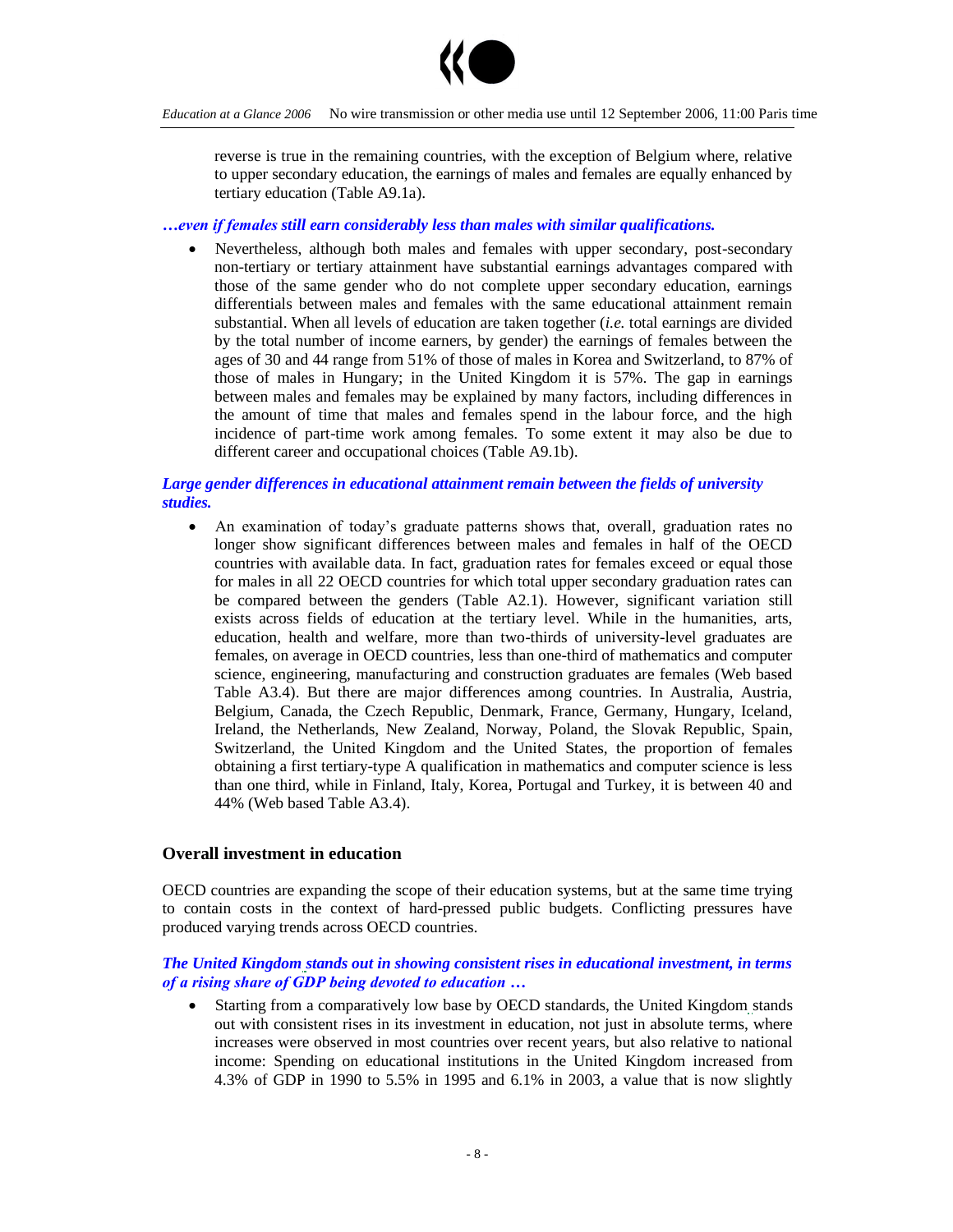

above the OECD average of 5.9%. Only Denmark, Greece, Hungary, Mexico and Turkey have seen larger rises between 1995 and 2003, while in one third of the OECD countries with available data, spending on educational institutions did not match growth in national income, such that expenditure as a proportion of GDP actually declined (Chart B2.1 based on Table B2.1a).

#### *… aswellasintermsofagrowingeducational share in the public budget.*

 A similar picture emerges when examining the share of public expenditure that is devoted to education. Alongside an increase in the public expenditure in the UK as a percentage of GDP between 1995 and 2003, the share of all public spending that is devoted to educational institutions, or paid in the form of subsidies to households, increased in the United Kingdom over this period from 11.4 to 11.9% (the OECD average increased by 1.3 percentage points) (Table B4.1).

#### *Most of the additional resources were invested in school education.*

 Most of the additional (public and private) resources were invested in school education, where expenditure increased between 1995 and 2003 by 49% in absolute terms (the OECD average increase was 33%), while spending on tertiary institutions increased, at 20%, less than half as fast as the OECD average level (the OECD average increase was 46%) (Table B1.5).

#### *An above-average share of spending on schools comes from private sources...*

 The relative proportions of public and private funding for educational institutions providing primary and secondary education range from 99.9% public in Portugal and Sweden to 79.3% public and 20.7% private in Korea. The United Kingdom's funding was 86.5% public in 2003 compared to 88.5% public in 1995 – in both years this was one of the lowest public funding proportions among the 18 OECD members reporting data for both years (Table B3.2a). Note that private spending originates both in households and other private entities and can go to private as well as public institutions.

#### *…andprivate spending has risen much faster than public spending…*

 At all levels of education, private spending in the United Kingdom rose faster than public spending between 1995 and 2003, with an increase of the private share from 11.5% to 13.5% at the primary and secondary level of education (the largest increase in percentage points after Canada, the Slovak Republic and Switzerland) (Table B3.2a) and an increase from 20% to 29.8% at the tertiary level of education (the largest increase after Australia and Italy) (Table B3.2b).

#### *…evenifincreased private spending has not seen a contraction of public funds.*

 As in all OECD countries other than Australia, rising private expenditure on educational institutions has not implied a contraction of public expenditure. However, public spending on tertiary education in the United Kingdom rose by only 6% (compared with a 79% increase in private spending) between  $1995$  and  $2003 -$  the smallest rise after Australia, where public spending actually declined (Table B2.2).

## *An exception is the pre-primary level.*

 However, at the pre-primary level, where the relative proportions of public and private funding range from 100% public in Sweden to 31.7% public and 68.3% private in Korea, the public funding share in the United Kingdom was 94.6% in 2003, significantly above the OECD average of 81.5% (Table B3.2a).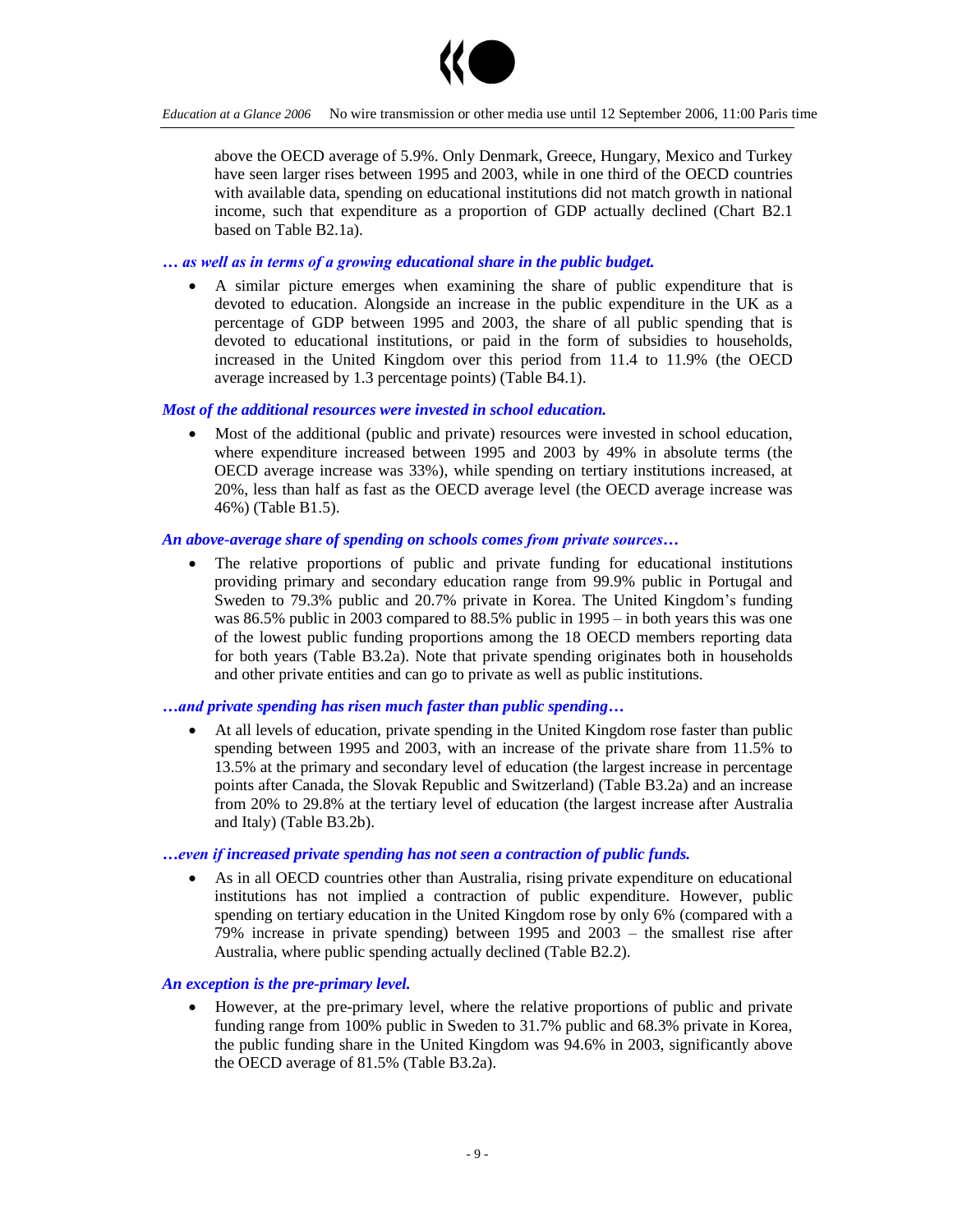

# **How investment in education translates into spending per student, student learning conditions and teacher working conditions**

#### *At primary, secondary and tertiary levels, spending per student is above theOECDaverage…*

 To assess their potential impact on the quality of educational services, the resources invested in education need to be seen in relation to the number of students enrolled. On that measure, spending per student across all levels of education (excluding pre-primary education) in the United Kingdom is, at US\$ 7,376 (equivalent), above the OECD average of US\$ 6,827. Indeed, spending per student at primary (US\$ 5,851) and secondary (7,290 US\$) levels is above the corresponding OECD averages (US\$ 5,450 and US\$ 6,962 respectively). At US\$ 11,866, spending at the tertiary level also exceeds the OECD average of US\$ 11,254 (Table B1.1).

## *…and the United Kingdom stands out in respect of the high level of spending per child at the pre-primary level, while also raising the level of participation.*

- With the exception of the United States, the United Kingdom invests more than any other country per child at the pre-primary level (at US\$ 7,153 considerably larger than the OECD average spending per child of US\$ 4,508) (Table B1.1). This is all the more impressive on account of the fact that, while increasing spending levels since 1998, the rate of participation of 4-year-olds and under as a percentage of the 3-to-4-year-old population also increased from 51% in 1998 to 77% in 2004 (Table B1.2, Table C1.2 and corresponding tables in *Education at a Glance 2000*). Moreover, these levels of spending per child have been achieved despite a higher than average ratio of students to teaching staff at this level in the United Kingdom (Table D2.2).
- Different supply and demand factors have influenced variation in spending per student across countries. In the United Kingdom, spending on primary and secondary education increased by 49% while enrolments rose by 18%, resulting in a spending increase per student of 26% between 1995 and 2003. That is significantly less than the OECD average increase of 33% in per-student spending. However, the United Kingdom, along with Sweden, were the two countries with the equal largest growth in student numbers (the OECD average was 0%) (Table B1.5).

## *Despite above average spending per student, class sizes in primary schools remain very large in the United Kingdom …*

 Despite above average spending per primary-level student, the United Kingdom has, with 24.3 students per class, one of the largest average class sizes at the primary level of education. Only Japan, Korea and Turkey have larger classes and in all but nine countries there are between 16 and 21 students per primary-level class (the OECD average is 21.4) (Table D2.1).

## $\dots$ which is, in part, accounted for by long annual instruction time...

 This outcome is in part explained by the annual duration of instruction time. At 878 hours, England has the  $7<sup>th</sup>$  longest annual intended instruction time for a 7-to-8-year-old among the 25 countries with comparable data (the OECD average is 758 hours) (Table D1.1).

#### *…aswellasby above-average teacher salaries.*

 Another explanatory factor is comparatively high teacher salaries. At US\$ 45,616 for a primary school teacher with minimum training and 15 years of experience, Scotland comes  $6<sup>th</sup>$  among OECD countries, while England, at US\$ 42,046, comes  $9<sup>th</sup>$  (Table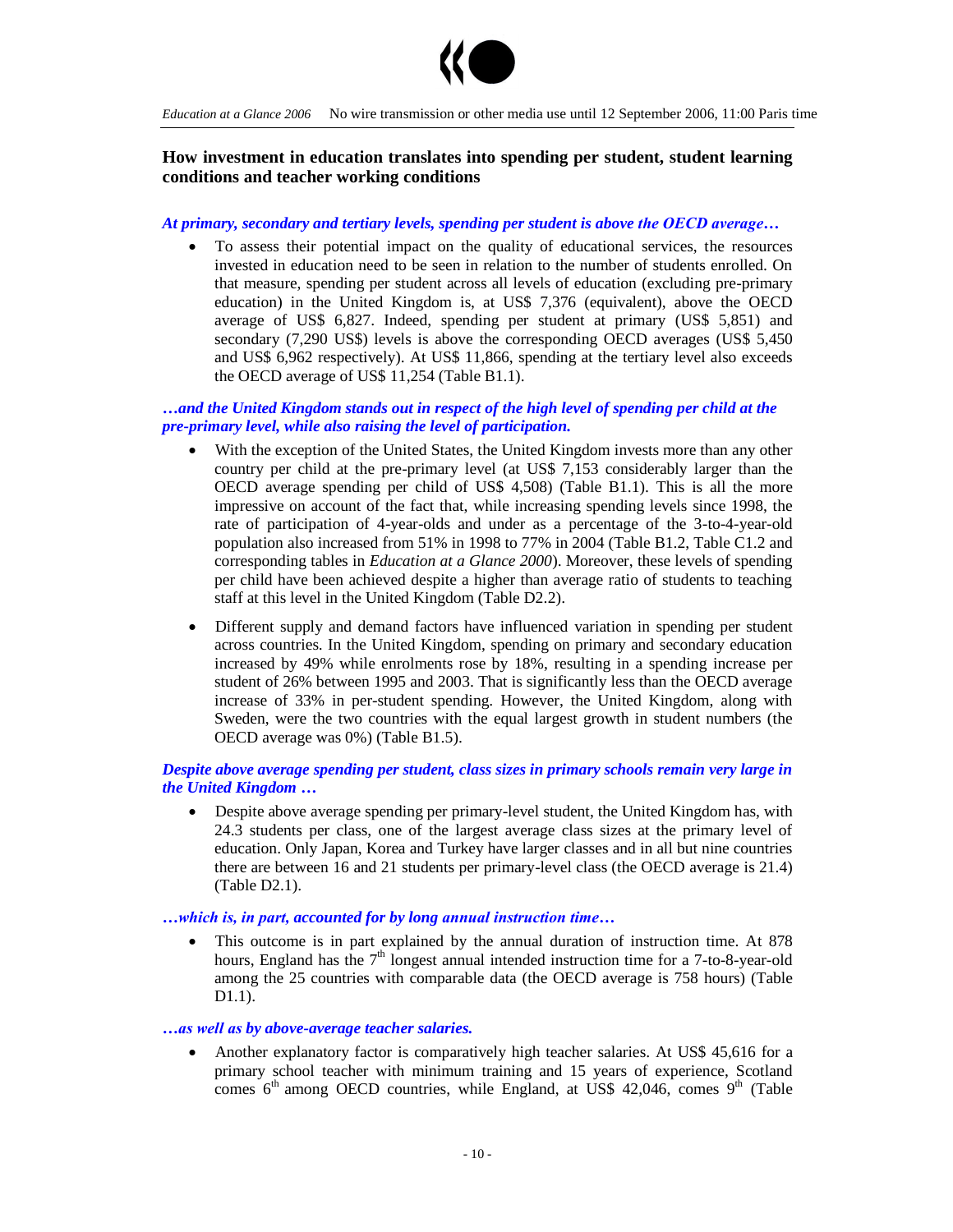

D3.1). However, this advantage diminishes somewhat when comparing salaries to GDP per capita.

#### *Teacher salaries have not risen as fast as in many other countries...*

 However, between 1996 and 2004, primary teacher salary increases in the United Kingdom have, at 7% in England and 14% in Scotland, been below the average increase of 15.2% among the 20 OECD countries with comparable data (Table D3.3).

#### ...while the teaching load for teachers remained comparatively high.

- In addition, the net teaching time for Scottish primary school teachers is, at 950 hours per year, the third highest among the 27 OECD countries with comparable data (the OECD average is 805 hours) (Figures are not available for England) (Table D4.1).
- All of these relationships are similar at the secondary level of education, although differences between the United Kingdom and the OECD average tend to be smaller at the secondary level.

#### *Average class sizes in lower secondary education are below the OECD average level.*

 In lower secondary education, and considering public and private institutions together, there are on average 21 students per class in the United Kingdom, well below the OECD average of 24.1. Of the 21 countries for which comparable data are available, only four have a lower average class size at the lower secondary level: Denmark, Iceland, Luxembourg and Switzerland (Table D2.1).

#### *In tertiary education, a below-average increase in spending in the United Kingdom just matched the below-average increase in student enrolment.*

- At the tertiary level, a below-average increase in spending in the United Kingdom (20%) exactly matched the below-average increase in student enrolment (20%), such that spending per student remained unchanged in real terms between 1995 and 2003. By contrast, average OECD spending per tertiary student rose by 6% over the same period (Table B1.5). However, there are also countries where spending per student has fallen by about 10% or more, as spending levels have not kept pace with expanding student numbers, such as in the Czech Republic, Poland and the Slovak Republic.
- In the context of this increase in tertiary student numbers, the student to teacher ratio at this level in the United Kingdom increased from 16.7 in 1996 to 17.8 by 2004. Over the same time period the OECD average fell slightly from 15.7 to 15.5 (*Education at a Glance 2006* Table D2.2 and *Education at a Glance 1998* Table B7.1).

#### *The share of capital spending in tertiary institutions is now among the lowest in the OECD.*

- Below the tertiary level, the proportion of spending on capital costs is, at 8.1%, very close to the OECD average level of 8.2%.
- In contrast, the share of capital spending at the tertiary level is, at 2.8%, considerably below the OECD average of 10.3%, and is lower only in Belgium (Table B6.2).

#### *Schools in the United Kingdom have above-average resources for non-staff goods and services.*

 With only 75% of current expenditure at the primary and secondary levels devoted to the compensation of staff, schools in the United Kingdom have greater capacity to purchase other goods and services than do OECD countries on average, where 80% of current expenditure is devoted to the compensation of staff.